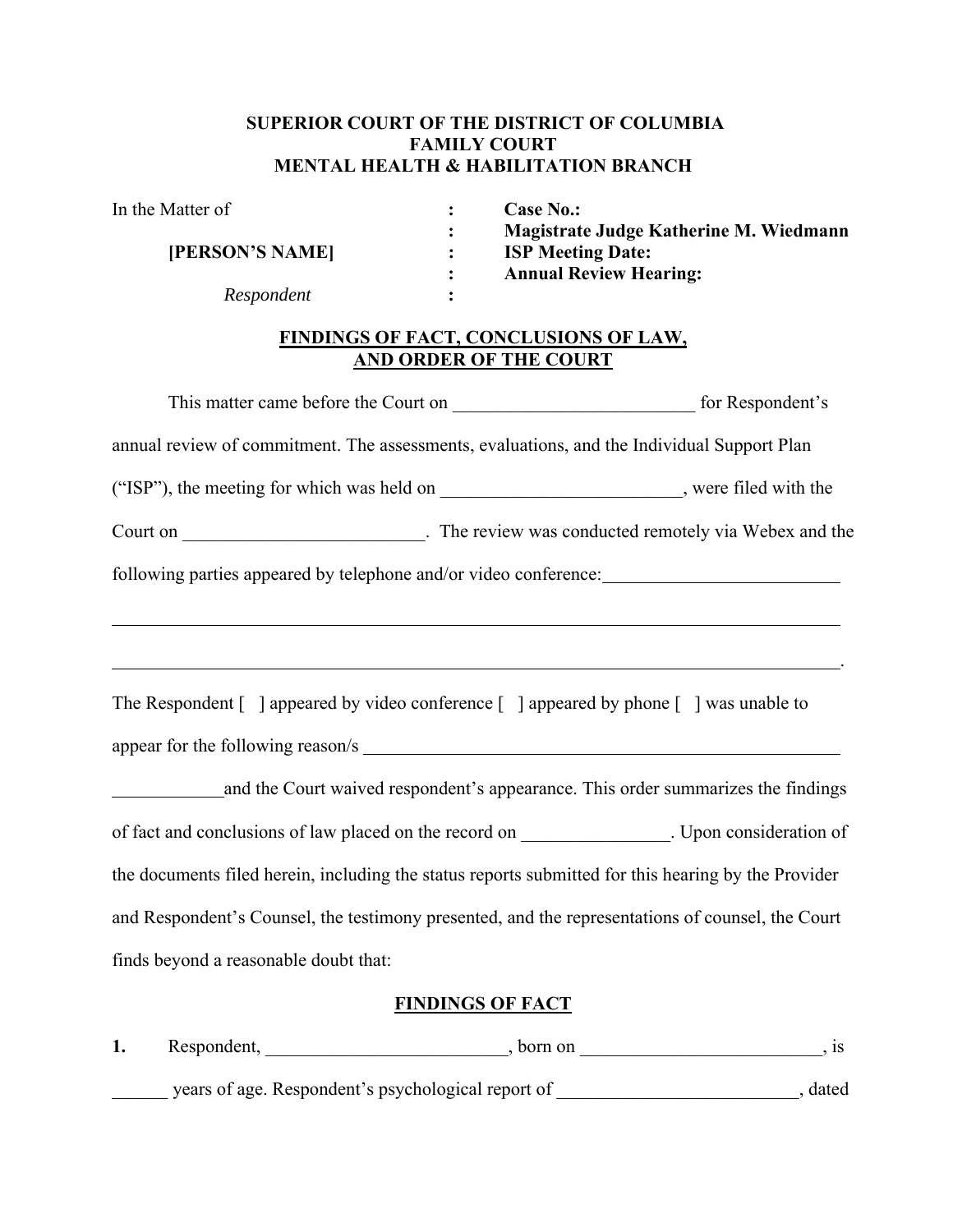indicates a diagnosis of \_\_\_\_\_\_\_\_\_\_\_\_\_\_\_ in the cognitive sphere and \_\_\_\_\_\_\_\_\_\_\_\_ in the adaptive sphere. Respondent's other diagnoses are found in the Provider's Status Report which is incorporated herein.

**2.** The Court finds beyond a reasonable doubt that the Respondent

[] is at least moderately intellectually disabled in both the cognitive and adaptive spheres, and requires habilitation.

[] was found incompetent and unlikely to regain competency in the foreseeable future in a criminal case after a hearing in accordance with *Jackson v. Indiana*, 406 U.S. 715 (1972). The Respondent is likely to cause injury to others as a result of the respondent's intellectual disability if allowed to regain his/her liberty. D.C. Official Code § 7-1304.06a (2018 Repl. & 2020 Supp.).

**3.** The Court finds beyond a reasonable doubt that the Department on Disability Services is capable of providing the required habilitation and has certified that the residential provider and day program described in these Findings of Fact will implement Respondent's ISP. Placement with a residential provider is necessary for providing the habilitation.

| 4. | Respondent resides at                                                                                                                                                                                                                             |  |
|----|---------------------------------------------------------------------------------------------------------------------------------------------------------------------------------------------------------------------------------------------------|--|
|    | placement, operated by placement of the state of the state of the state of the state of the state of the state of the state of the state of the state of the state of the state of the state of the state of the state of the                     |  |
|    | There are other residents in this home.                                                                                                                                                                                                           |  |
|    | [ ] Respondent resides in the District of Columbia.                                                                                                                                                                                               |  |
|    | [ ] Respondent resides in a residential placement outside of the District of Columbia but is                                                                                                                                                      |  |
|    | considered a District of Columbia resident pursuant to D.C. Official Code $\S$ 7-1301.03(22).                                                                                                                                                     |  |
|    | during the day,<br>Respondent attends and the set of the set of the set of the set of the set of the set of the set of the set of the set of the set of the set of the set of the set of the set of the set of the set of the set of the set of t |  |

located at  $\Box$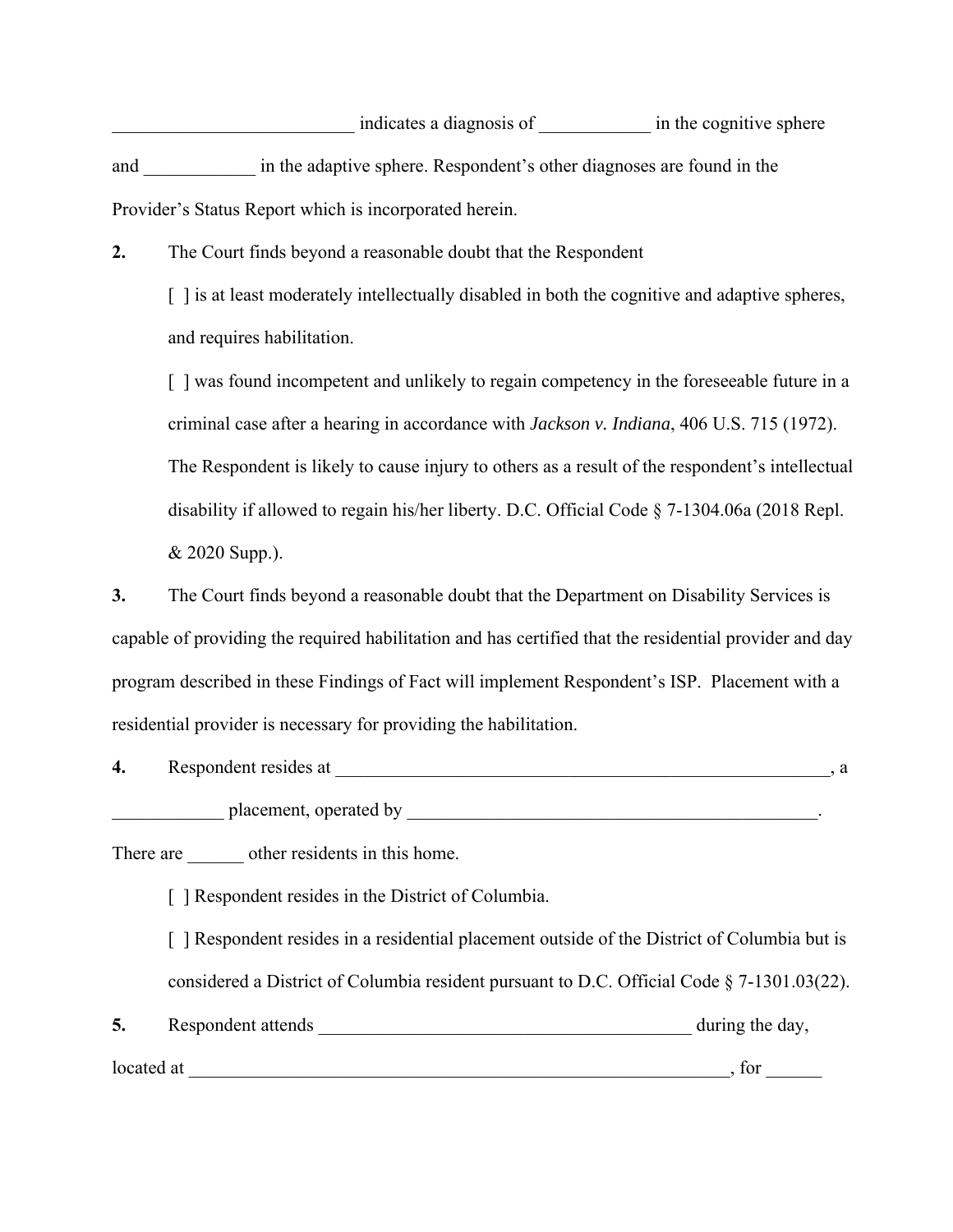days per week, hours per day. Respondent receives habilitation at this program as noted in the Provider's/Day Program's Status Report. [ ] Due to the COVID-19 pandemic, the Respondent is not attending this program and the following services are in place:

[] Respondent receives a stipend/pay in the amount of \_\_\_\_\_\_\_\_\_\_\_\_ per \_\_\_\_\_\_\_\_\_\_\_\_\_\_\_ for

<u>. Andre Stadt Stadt Stadt Stadt Stadt Stadt Stadt Stadt Stadt Stadt Stadt Stadt Stadt Stadt Stadt Stadt Stadt</u>

[ ] Respondent does not receive a stipend/pay.

 $\mathcal{L}_\text{max}$  and  $\mathcal{L}_\text{max}$  and  $\mathcal{L}_\text{max}$  and  $\mathcal{L}_\text{max}$ 

**6.** In the residence, Respondent receives habilitation in the areas noted in the Provider's Status Report. During this review period, Respondent has demonstrated the most progress in:

**7.** Respondent participates in social and recreational activities in the community at least

 $\mathcal{L}_\mathcal{L} = \mathcal{L}_\mathcal{L} = \mathcal{L}_\mathcal{L} = \mathcal{L}_\mathcal{L} = \mathcal{L}_\mathcal{L} = \mathcal{L}_\mathcal{L} = \mathcal{L}_\mathcal{L} = \mathcal{L}_\mathcal{L} = \mathcal{L}_\mathcal{L} = \mathcal{L}_\mathcal{L} = \mathcal{L}_\mathcal{L} = \mathcal{L}_\mathcal{L} = \mathcal{L}_\mathcal{L} = \mathcal{L}_\mathcal{L} = \mathcal{L}_\mathcal{L} = \mathcal{L}_\mathcal{L} = \mathcal{L}_\mathcal{L}$ 

 $\mathcal{L}_\mathcal{L} = \mathcal{L}_\mathcal{L} = \mathcal{L}_\mathcal{L} = \mathcal{L}_\mathcal{L} = \mathcal{L}_\mathcal{L} = \mathcal{L}_\mathcal{L} = \mathcal{L}_\mathcal{L} = \mathcal{L}_\mathcal{L} = \mathcal{L}_\mathcal{L} = \mathcal{L}_\mathcal{L} = \mathcal{L}_\mathcal{L} = \mathcal{L}_\mathcal{L} = \mathcal{L}_\mathcal{L} = \mathcal{L}_\mathcal{L} = \mathcal{L}_\mathcal{L} = \mathcal{L}_\mathcal{L} = \mathcal{L}_\mathcal{L}$ 

times a week. The activities include the following:

Respondent went on vacation and/or day trip to:

on the following dates: \_\_\_\_\_\_\_\_\_\_\_\_\_\_\_\_\_\_\_\_\_\_\_\_\_\_\_\_\_\_\_\_\_\_\_\_\_\_\_\_\_\_\_\_\_\_\_\_\_\_\_\_\_\_\_\_\_\_.

Respondent has contact with the following family members:

Respondent's health care decision maker is:

Name:

Relationship: \_\_\_\_\_\_\_\_\_\_\_\_\_\_\_\_\_\_\_\_\_\_\_\_\_\_\_\_\_\_\_

**8.** Respondent's financial accounts are as follows: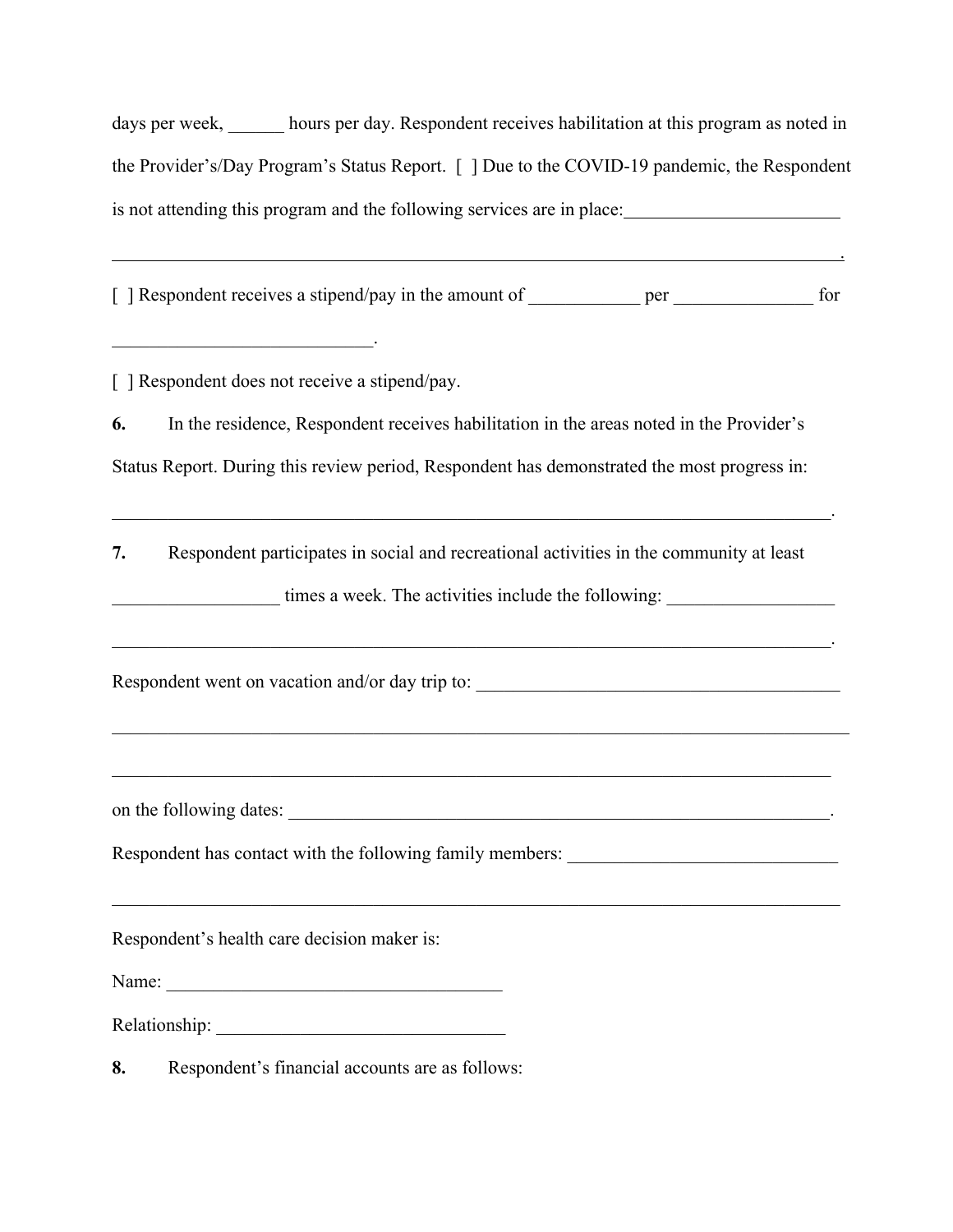|    | <b>Community Account:</b>                                                                    |  |                                                                                               |  |  |  |
|----|----------------------------------------------------------------------------------------------|--|-----------------------------------------------------------------------------------------------|--|--|--|
|    |                                                                                              |  |                                                                                               |  |  |  |
|    |                                                                                              |  |                                                                                               |  |  |  |
|    | <b>Other Account:</b>                                                                        |  |                                                                                               |  |  |  |
|    |                                                                                              |  | $\frac{\cdot}{\cdot}$ \$ $\frac{\cdot}{\cdot}$ as of <u>________</u> held at _________.       |  |  |  |
|    |                                                                                              |  | Respondent's monthly allowance is \$______________________. Respondent receives the following |  |  |  |
|    |                                                                                              |  |                                                                                               |  |  |  |
| 9. | Respondent receives medications as noted on the Provider's Status Report.                    |  |                                                                                               |  |  |  |
|    | [ ] The Respondent does not receive psychotropic or seizure medication.                      |  |                                                                                               |  |  |  |
|    | [ ] The Respondent receives [ ] psychotropic/ [ ] seizure medication. Provider is aware of   |  |                                                                                               |  |  |  |
|    | Respondent's need to receive the required evaluations for such medications. Such evaluations |  |                                                                                               |  |  |  |
|    | [ ] have [ ] have not been done.                                                             |  |                                                                                               |  |  |  |
|    | Respondent's medical needs                                                                   |  |                                                                                               |  |  |  |
|    | [ ] are being met.                                                                           |  |                                                                                               |  |  |  |
|    | [ ] are not being met.                                                                       |  |                                                                                               |  |  |  |
|    | Respondent's physical and lab tests                                                          |  |                                                                                               |  |  |  |
|    | [ ] are current                                                                              |  |                                                                                               |  |  |  |
|    | are not current.                                                                             |  |                                                                                               |  |  |  |
|    |                                                                                              |  | The dates and results of Respondent's annual physical and lab tests [] are                    |  |  |  |
|    | [] are not in the ISP and the Provider's Status Report filed for today's hearing.            |  |                                                                                               |  |  |  |
|    | Respondent had the following emergency room visits and/or hospitalizations (date,            |  |                                                                                               |  |  |  |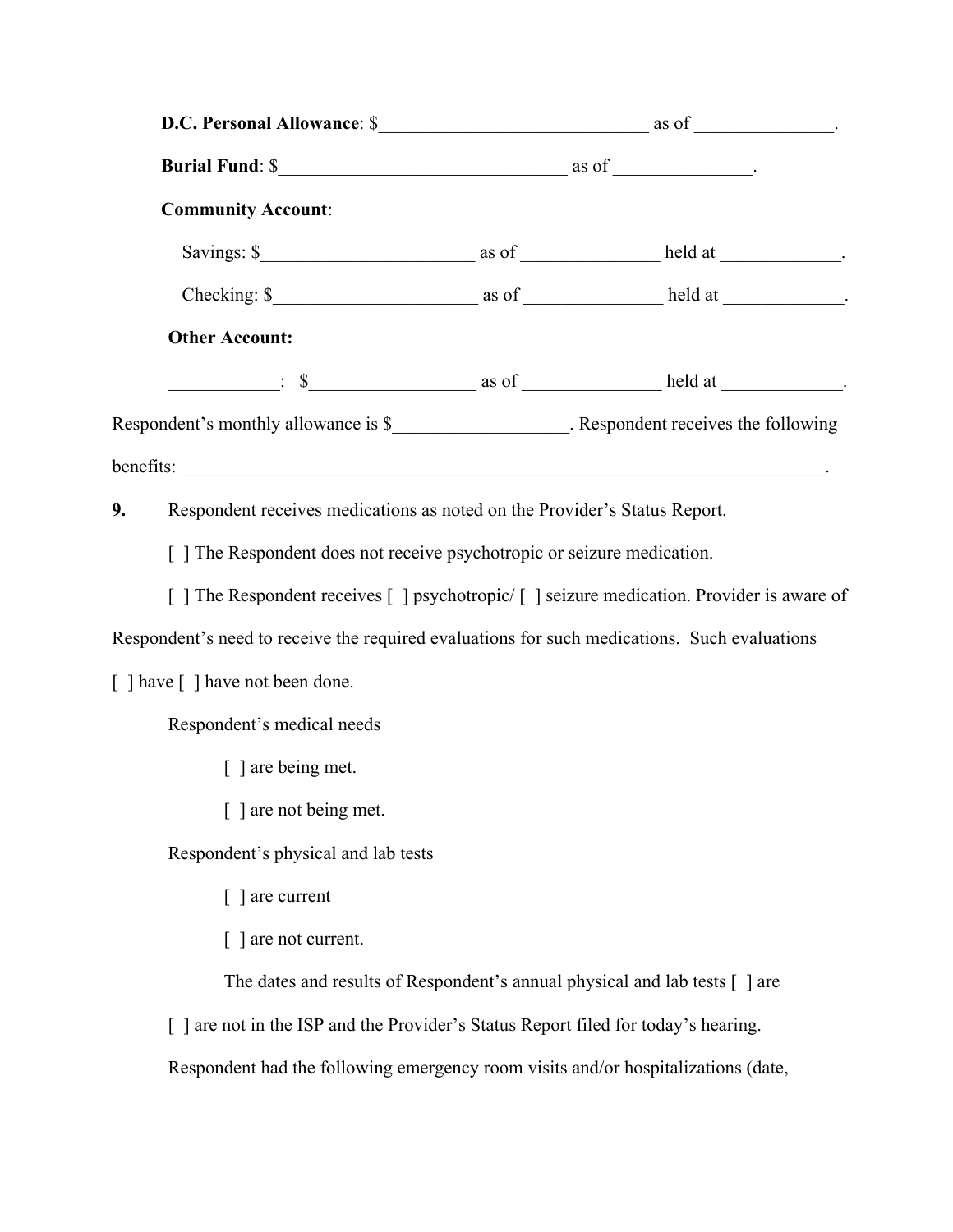hospital, purpose, and treatment):

During this review period, Respondent has suffered the following illness/injury/medical condition that required the attention of the Respondent's Primary Care Physician:

Respondent weighs lbs. Based on the Respondent's nutritional information, the weight range is reported as DWR/HWR/IBW is  $\qquad \qquad$  to  $\qquad \qquad$  lbs.

**10.** Respondent is receiving  $\lceil \cdot \rceil$  some  $\lceil \cdot \rceil$  all  $\lceil \cdot \rceil$  none of the programs and services indicated as necessary by the ISP.

 $\lceil \cdot \rceil$  The level of habilitation provided is not adequate in the following area(s):

**11.** Through receipt of the above-described programs and services, and the progress made, Respondent has benefited from the habilitation provided.

**12.** Respondent is receiving habilitation by the least restrictive means as defined in D.C. Official Code § 7-1301.03(16) and § 7-1305.03 (2018 Repl. & 2020 Supp.) at this time.

**13.** The Respondent's Report to the Court on Informed Consent for Voluntary Commitment was filed by Counsel for the Respondent on  $\hspace{2cm}$ , following an interdisciplinary meeting convened by DDS on \_\_\_\_\_\_\_\_\_\_\_\_\_\_\_\_\_\_\_\_\_\_\_. The interdisciplinary meeting [ ] was [ ] was not convened during the annual ISP meeting.

**14.** The Report indicates that the interdisciplinary team  $\lceil \cdot \rceil$  is in agreement  $\lceil \cdot \rceil$  is not in agreement on the question of whether the Respondent has capacity to consent or refuse to continue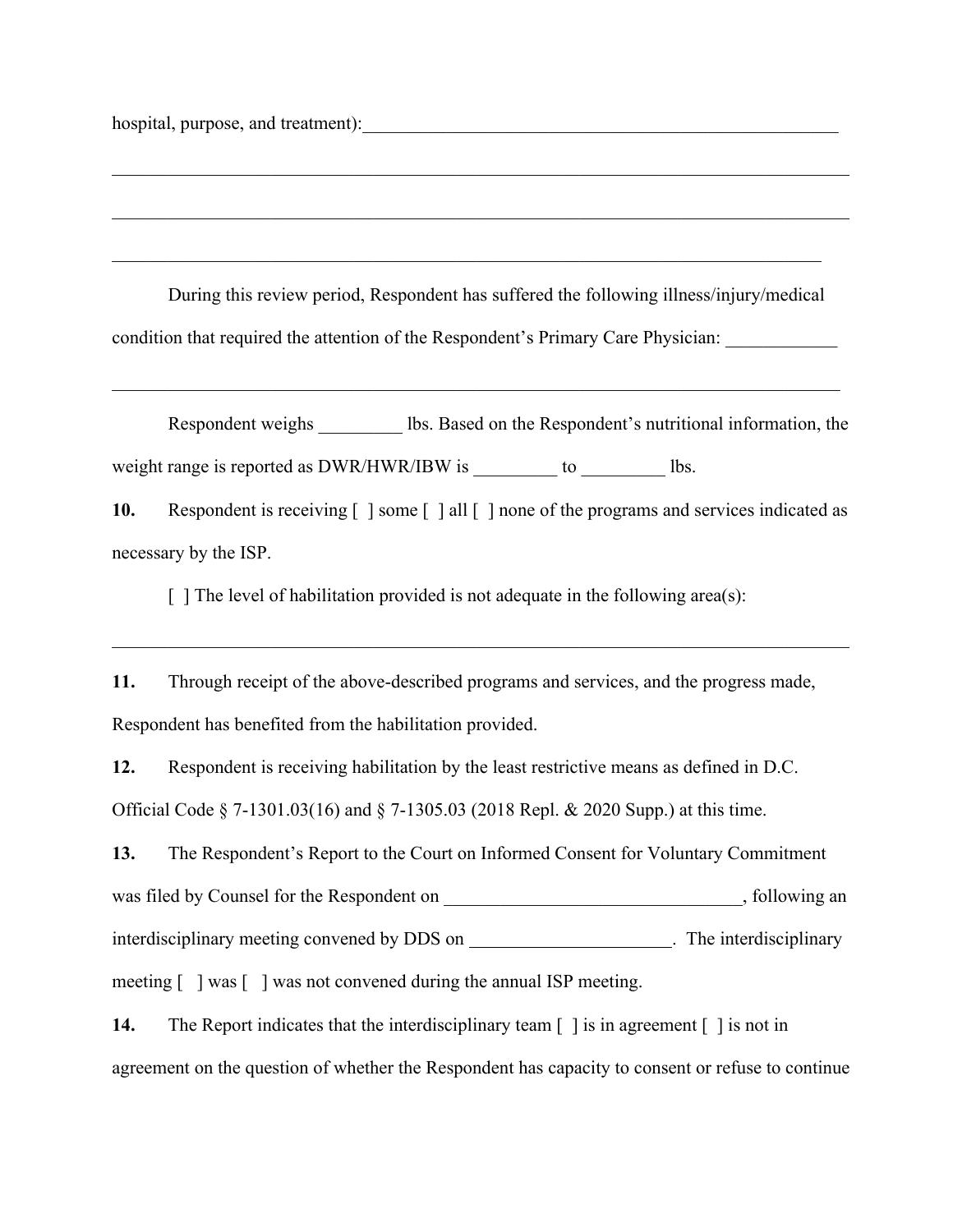his or her commitment.

**15.** The Report indicates that Respondent  $\lceil \cdot \rceil$  has  $\lceil \cdot \rceil$  does not have capacity.

**16.** To the extent the Respondent lacks capacity, the Report also indicates that the following individual(s) is/are reasonably available, mentally capable, and willing to consent or refuse continued voluntary commitment on behalf of the Respondent based on either the Respondent's expressed wishes or a good faith belief as to the best interest of the Respondent, if his or her expressed wishes are unknown and cannot be ascertained:

[ ] Respondent's General Guardian, \_\_\_\_\_\_\_\_\_\_\_\_\_\_\_\_\_\_\_\_\_\_\_\_\_\_\_\_\_\_\_\_\_\_\_\_\_\_\_\_\_. [ ] Respondent's Limited Guardian, [ ] Respondent's Conservator, \_\_\_\_\_\_\_\_\_\_\_\_\_\_\_\_\_\_\_\_\_\_\_\_\_\_\_\_\_\_\_\_\_\_\_\_\_\_\_\_\_\_\_\_\_\_, who has obtained specific authority from the Court to provide informed consent. [ ] Respondent's spouse or domestic partner, \_\_\_\_\_\_\_\_\_\_\_\_\_\_\_\_\_\_\_\_\_\_\_\_\_\_\_\_\_\_\_\_\_\_. [ ] Respondent's adult child, \_\_\_\_\_\_\_\_\_\_\_\_\_\_\_\_\_\_\_\_\_\_\_\_\_\_\_\_\_\_\_\_\_\_\_\_\_\_\_\_\_\_\_\_\_\_\_. [ ] Respondent's parent, [ ] Respondent's adult sibling, \_\_\_\_\_\_\_\_\_\_\_\_\_\_\_\_\_\_\_\_\_\_\_\_\_\_\_\_\_\_\_\_\_\_\_\_\_\_\_\_\_\_\_\_\_\_. [ ] Respondent's religious superior, \_\_\_\_\_\_\_\_\_\_\_\_\_\_\_\_\_\_\_\_\_\_\_\_\_\_\_\_\_\_\_\_\_\_\_\_\_\_\_\_\_\_. [ ] Respondent's close friend, \_\_\_\_\_\_\_\_\_\_\_\_\_\_\_\_\_\_\_\_\_\_\_\_\_\_\_\_\_\_\_\_\_\_\_\_\_\_\_\_\_\_\_\_\_\_. [ ] Respondent's nearest living, adult relative, [ ] Respondent's guardian *ad litem*,

[ ] More than one individual has been identified as being reasonably available, mentally capable, and willing to consent or refuse continued voluntary commitment on behalf of the Respondent. The individual of lower priority  $\lceil \cdot \rceil$  does  $\lceil \cdot \rceil$  does not seek to rebut the presumption and challenge the decision of an individual with higher priority as set forth in in D.C. Official Code § 7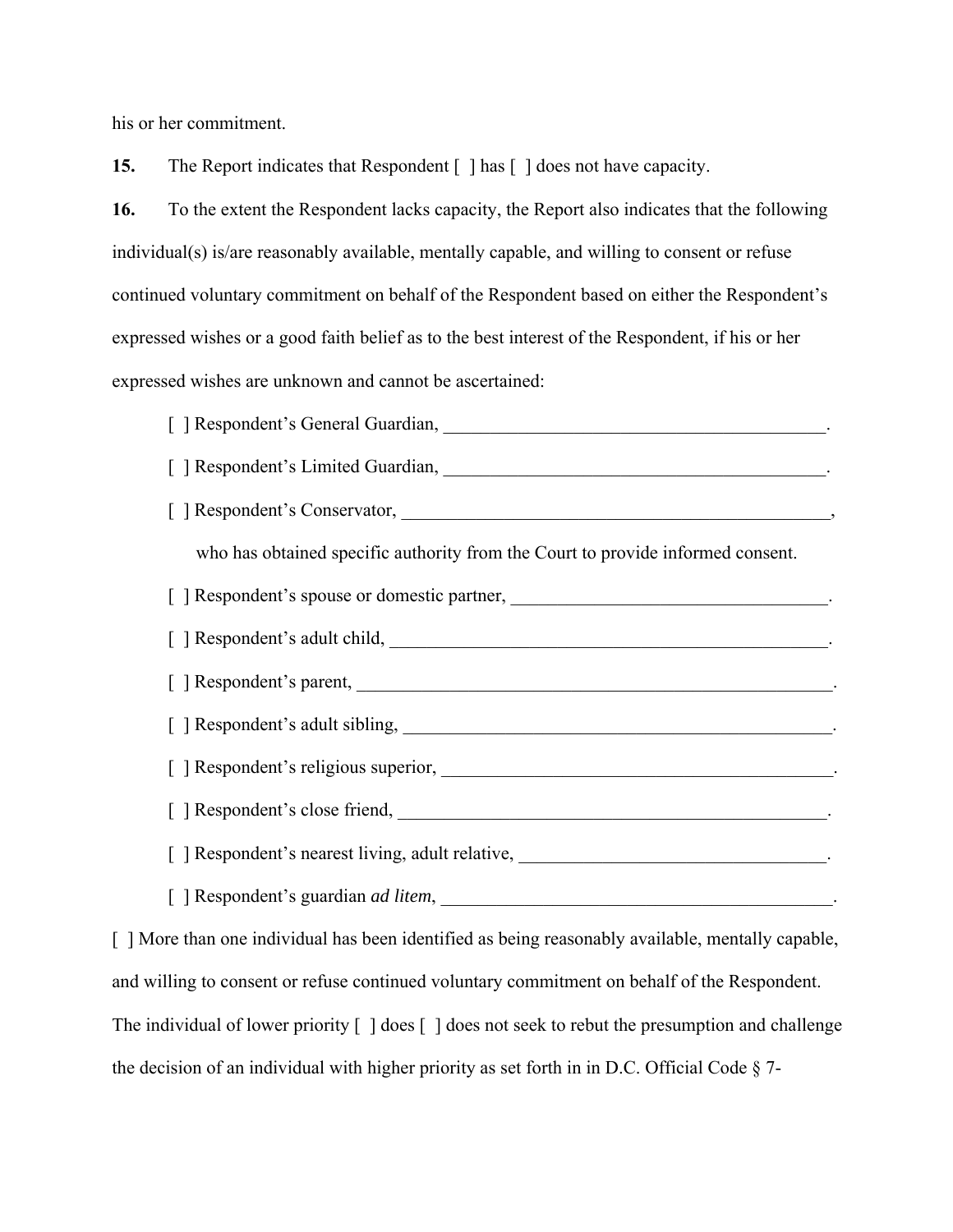$1304.11(a)(5)-(6)$ .

**17.** The Report indicates that the  $\lceil \cdot \rceil$  Respondent  $\lceil \cdot \rceil$  individual identified to provide informed consent on behalf of the Respondent  $\lceil \cdot \rceil$  intends  $\lceil \cdot \rceil$  does not intend to consent to continued voluntary commitment.

**18.** A Substitute Decision Maker's Report Regarding Continued Voluntary Commitment was filed on \_\_\_\_\_\_\_\_\_\_\_\_\_\_\_\_\_\_\_\_\_ by \_\_\_\_\_\_\_\_\_\_\_\_\_\_\_\_\_\_\_\_\_\_\_\_\_\_\_\_\_\_\_ (name and relationship to the Respondent). The Report indicates that Respondent [ ] has [ ] does not have capacity to consent to or refuse continued voluntary commitment. To the extent the Respondent lacks capacity, the substitute decision maker  $\lceil \cdot \rceil$  does  $\lceil \cdot \rceil$  does not provide informed consent on behalf of the Respondent to continue their commitment. This decision was made based on [ ] the expressed wishes of the Respondent [ ] on a good faith belief as to the best interests of the Respondent because the expressed wishes of the Respondent are unknown and could not be ascertained.

**19.** [ ] A Challenge to the Substitute Decision Maker's Report Regarding Continued Voluntary Commitment was filed on \_\_\_\_\_\_\_\_\_\_\_\_\_\_\_\_\_\_\_\_\_\_\_\_by

\_\_\_\_\_\_\_\_\_\_\_\_\_\_\_\_\_\_\_\_\_\_\_\_\_\_\_\_ (name and relationship to the Respondent). The challenger takes the position that Respondent [ ] has [ ] does not have capacity to consent to or refuse continued voluntary commitment. To the extent the Respondent lacks capacity, the challenger would [ ] consent to [ ] refuse continued commitment on behalf of the Respondent.

 [ ] No challenge to the Substitute Decision Maker's Report Regarding Continued Voluntary Commitment was filed.

**20.** An evidentiary hearing  $\lceil \cdot \rceil$  was not held to determine whether the Respondent has capacity to provide informed consent to continue commitment. To the extent an evidentiary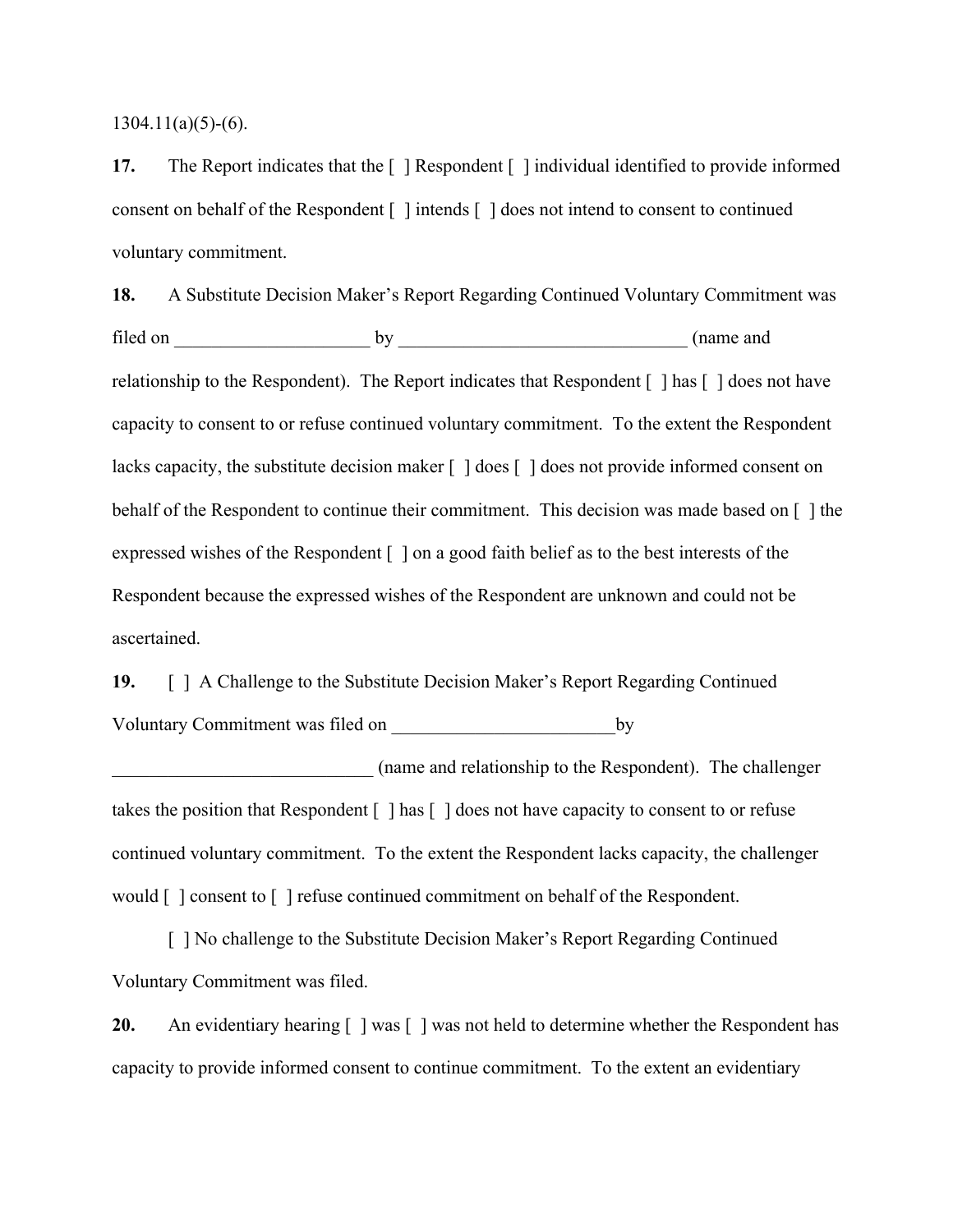hearing was held, the Court's ruling on the issue of incapacity is contained in an Order dated

.

**21.** An evidentiary hearing  $\begin{bmatrix} \end{bmatrix}$  was not held to determine who should consent or refuse continued voluntary commitment on behalf of the Respondent pursuant to D.C. Official Code § 7- 1304.11(a)(2). To the extent an evidentiary hearing was held, the Court's ruling on the issue of who should consent to or refuse continued voluntary commitment on behalf of the Respondent is contained in an Order dated **.** The contained in an Order dated **.** The contained in an Order dated **.** .

**22.** Based on the Respondent's Report to the Court on Informed Consent for Voluntary Commitment, the Substitute Decision Maker's Report Regarding Continued Voluntary Commitment, any Challenge to the Substitute Decision Maker's Report Regarding Continued Voluntary Commitment filed, any hearings held, and the record herein, the Court finds that

[] the Respondent has capacity to provide informed consent to continue commitment and [ ] does [ ] does not provided informed consent.

[ ] the Respondent does not have capacity to provide informed consent to continue

commitment and \_\_\_\_\_\_\_\_\_\_\_\_\_\_\_\_\_\_\_\_\_, the \_\_\_\_\_\_\_\_\_\_\_\_\_\_\_\_\_ of the Respondent,

[ ] does [ ] does not provide informed consent on behalf of the Respondent to continue commitment. This decision was made based on

[] the expressed wishes of the Respondent.

[ ] on a good faith belief as to the best interests of the Respondent because the expressed wishes of the Respondent are unknown and could not be ascertained.

#### **CONCLUSIONS OF LAW**

 Upon consideration of the foregoing findings of fact, the Court concludes as a matter of law that the requirements of D.C. Official Code § 7-1304.11 (2018 Repl. & 2020 Supp.) for review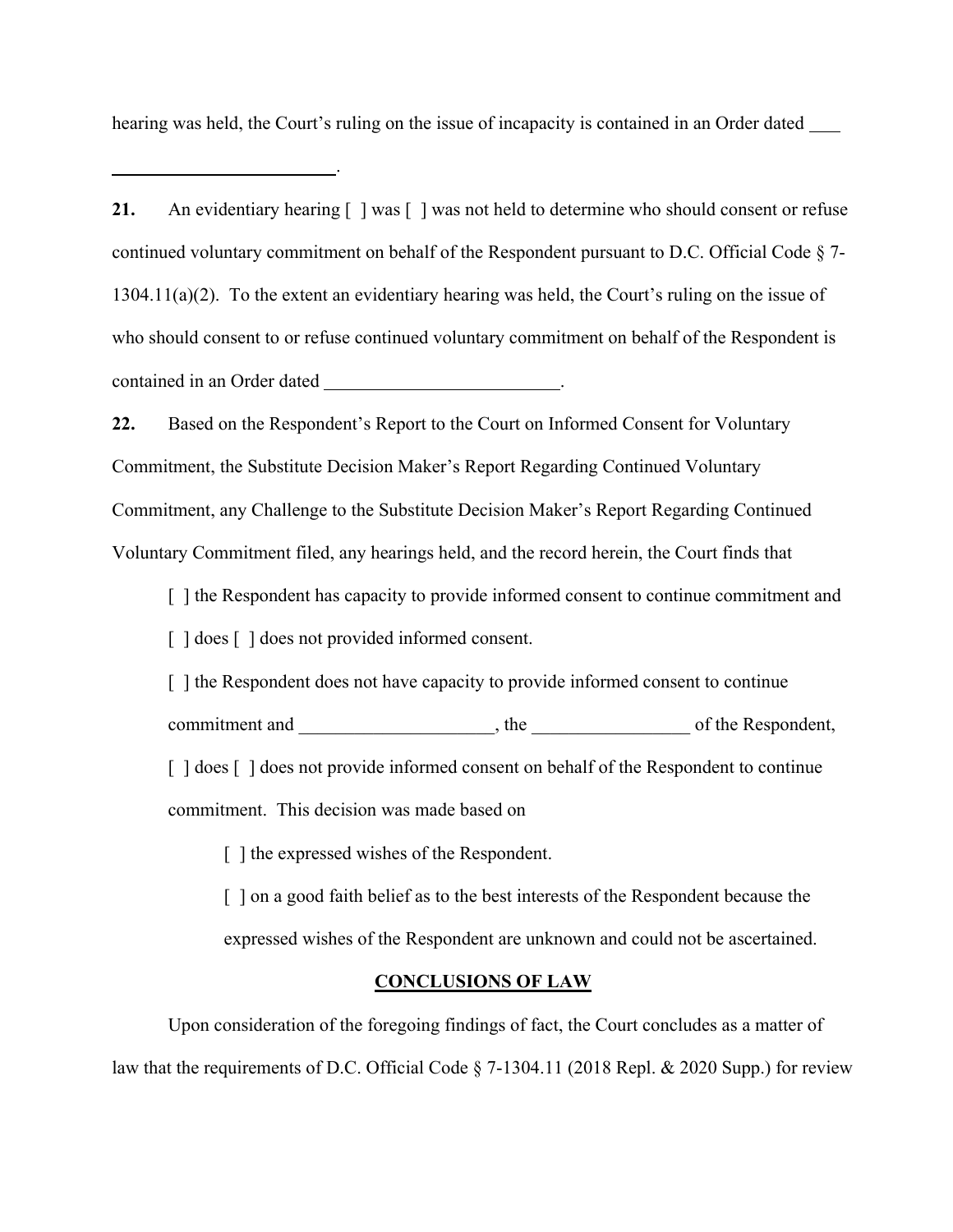and continuation of Respondent's voluntary commitment  $\lceil \cdot \rceil$  have  $\lceil \cdot \rceil$  have not been met.

#### **ORDER**

Upon consideration of the foregoing findings of fact and conclusions of law, it is, by the

Court on this \_\_\_\_\_\_\_\_\_\_\_\_ day of \_\_\_\_\_\_\_\_\_\_\_\_\_\_\_\_\_\_\_\_\_\_\_\_, 20\_\_\_\_\_\_, hereby

[ ] **ORDERED** that Respondent,

shall continue to be voluntarily committed for the provision of care and habilitation consistent with Respondent's comprehensive evaluation and individual support plan, in accordance with all applicable law; and it is

[ ] **ORDERED** that the Respondent, the contract of the set of the set of the set of the set of the set of the set of the set of the set of the set of the set of the set of the set of the set of the set of the set of the se

authorized to provide consent on his or her behalf, has not provided informed consent to continue commitment, and the commitment is, therefore, **TERMINATED** and the case is **CLOSED**.

[ ] **FURTHER ORDERED** that this matter is scheduled for further proceedings and filings as follows:

(a) The meeting for the next annual ISP shall be held on or before

 $\qquad \qquad ; \qquad \qquad$ 

- (b) The approved ISP from the meeting above shall be filed with the Court within 30 days of the meeting;
- (c) There shall be an annual review hearing before this Court on

 $\alpha t$  ; and

- (d) The Provider and Counsel shall file their status reports 10 days before the annual review hearing; and
- (e) Counsel shall file the Respondent's Report to the Court on Informed Consent for Voluntary Commitment no later than 60 days before the annual review hearing; and it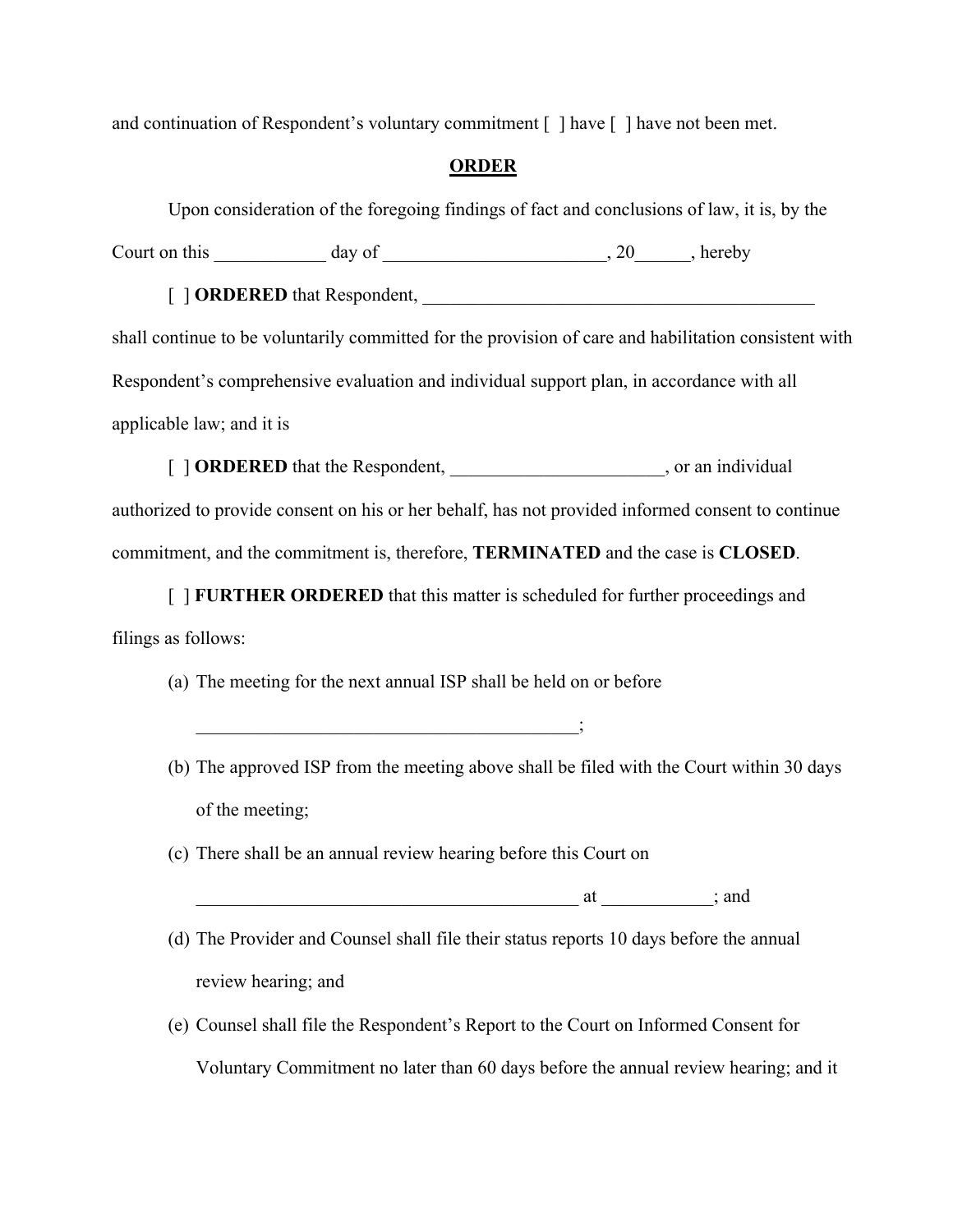[ ] FURTHER ORDERED that the Department on Disability Services shall notify all parties of the date and time set for the ISP and interdisciplinary team meeting; and it is

## 

IT IS SO ORDERED.

Magistrate Judge Katherine M. Wiedmann

Form Revised: July 6, 2020

 $is$